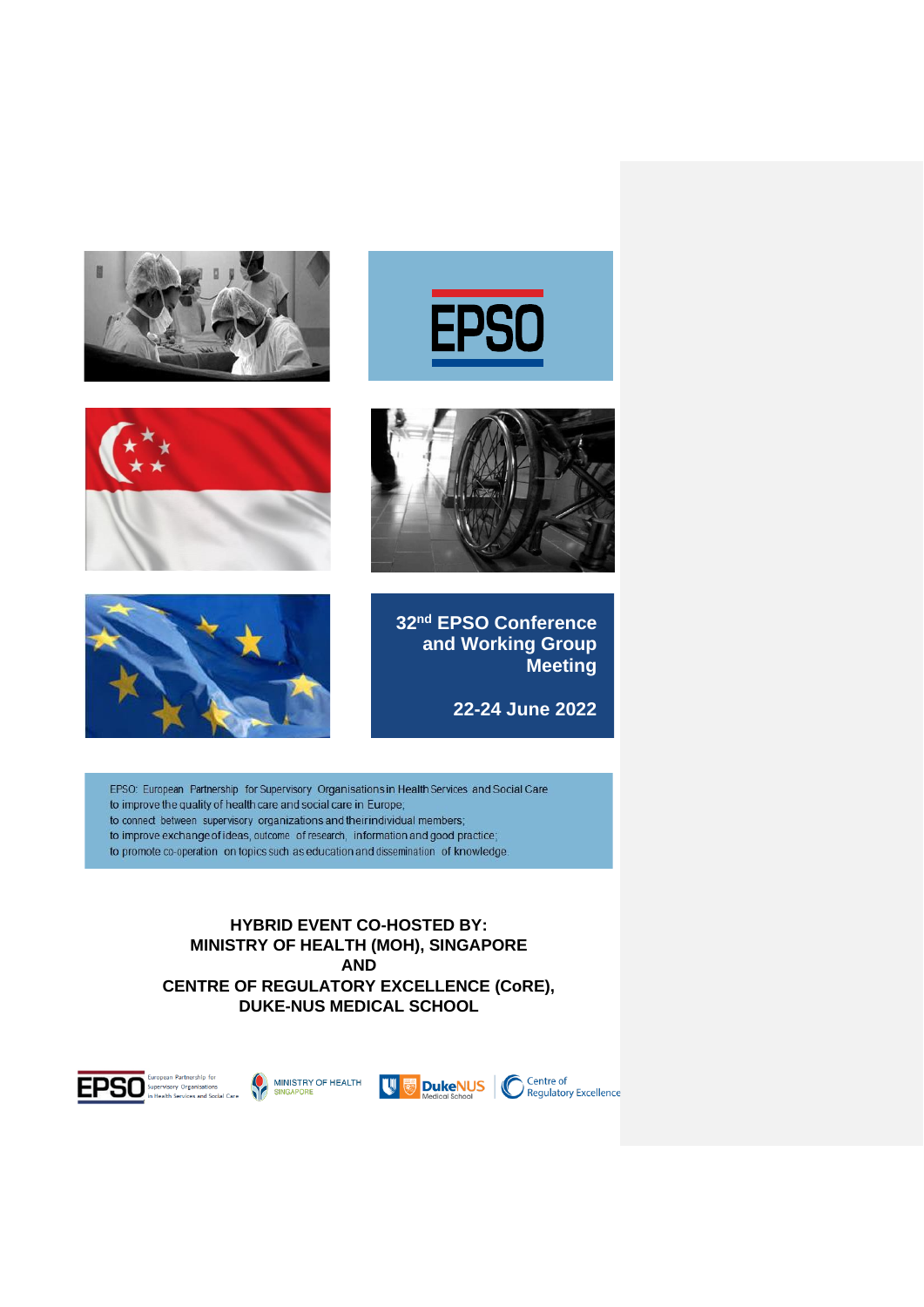**32nd EUROPEAN PARTNERSHIP OF SUPERVISORY ORGANISATIONS IN HEALTH SERVICES AND SOCIAL CARE (EPSO) CONFERENCE**

**WITH FOCUS ON ASIA-PACIFIC (APAC)**

**CONFERENCE THEME: HEALTH REGULATION AND SUPERVISION FOR THE DIGITAL FRONTIER AND CHANGING CLIMATE**

> **22 JUNE 2022 – 24 JUNE 2022 SINGAPORE**

**CO-HOSTED BY: MINISTRY OF HEALTH (MOH), SINGAPORE AND CENTRE OF REGULATORY EXCELLENCE (CoRE), DUKE-NUS MEDICAL SCHOOL**

> **SUPPORTED BY: EPSO JOINT OFFICE, THE HAGUE**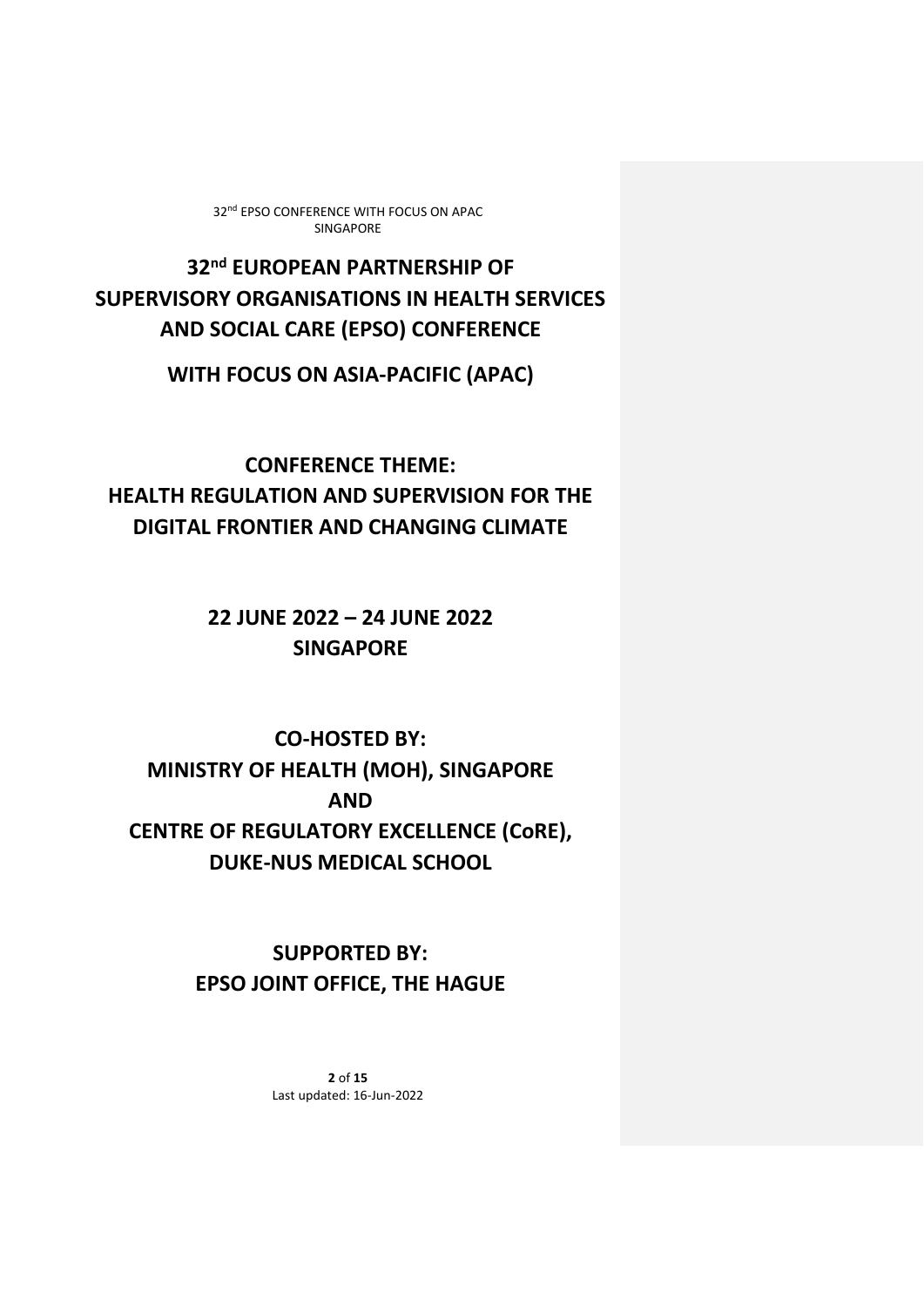1. The 32<sup>nd</sup> EPSO Conference will be held at the Grand Copthorne Waterfront Hotel in Singapore **from 22 June 2022 (Wed) to 24 June 2022 (Fri)**, via a hybrid format.

2. **In-person attendance is highly encouraged.** Delegates who wish to attend but are unable to travel to Singapore may opt to dial in virtually, and must indicate accordingly in their conference registration.

3. An overview of the conference programme is as follows:

| 32 <sup>nd</sup> EPSO Conference                                                                                              |                                                                                                                         |                                                                                                                                                                                                                                                                                                                                                                                                         |  |
|-------------------------------------------------------------------------------------------------------------------------------|-------------------------------------------------------------------------------------------------------------------------|---------------------------------------------------------------------------------------------------------------------------------------------------------------------------------------------------------------------------------------------------------------------------------------------------------------------------------------------------------------------------------------------------------|--|
| <b>With Focus on APAC</b><br><b>Health Regulation and Supervision for the</b><br><b>Digital Frontier and Changing Climate</b> |                                                                                                                         |                                                                                                                                                                                                                                                                                                                                                                                                         |  |
|                                                                                                                               | 22 June 2022 (Wed) - 24 June 2022 (Fri)<br><b>Grand Copthorne Waterfront Hotel, Singapore</b>                           |                                                                                                                                                                                                                                                                                                                                                                                                         |  |
| Date <sup>1</sup>                                                                                                             | <b>Agenda Item</b>                                                                                                      | <b>Discussion Topics</b>                                                                                                                                                                                                                                                                                                                                                                                |  |
| 22 Jun (Wed)<br>$1430 - 1830$                                                                                                 | <b>Pre-Conference:</b><br>3rd EPSO Tele-Digital Health, AI,<br>Cybersecurity (TAC) Working<br><b>Group Meeting</b>      | AI<br>$\bullet$<br>Cybersecurity<br>$\bullet$<br>Tele-Digital Health<br>$\bullet$                                                                                                                                                                                                                                                                                                                       |  |
| $1900 - 2030$                                                                                                                 | <b>Working Group Dinner</b>                                                                                             |                                                                                                                                                                                                                                                                                                                                                                                                         |  |
| 23 Jun (Thu)<br>$0800 - 1830$<br>$1930 - 2130$                                                                                | 32 <sup>nd</sup> EPSO Conference Day 1:<br>Sessions 1-4<br><b>Networking Dinner</b><br>(Note: Bus leaves hotel at 1900) | Harnessing the Potential of<br>$\bullet$<br>Digital Health Through<br>Regulatory Innovation<br>Climate Sustainability and<br>$\bullet$<br>Health Regulation/ Supervision<br>Developing Forward-Looking<br>$\bullet$<br><b>Regulation and Supervisory</b><br>practice: Innovative Supervisory<br>Approaches and New<br>Technologies<br>Regulatory Risks and Challenges<br>$\bullet$<br>in Digital Health |  |
| 24 Jun (Fri)<br>$0830 - 1730$                                                                                                 | 32nd EPSO Conference Day 2:<br>External Site Visit + Session 5                                                          | External Site Visit (in a digital<br>$\bullet$<br>health context)<br>Digital Technologies and<br>$\bullet$<br><b>Methods for Data-Driven</b><br><b>Healthcare Inspections</b>                                                                                                                                                                                                                           |  |
| 1800<br>onwards                                                                                                               | Post-Conference Social Activity<br>(Free and Easy)                                                                      |                                                                                                                                                                                                                                                                                                                                                                                                         |  |

<sup>1</sup> All timings listed are in Singapore Time (i.e. GMT +8/ CET +6).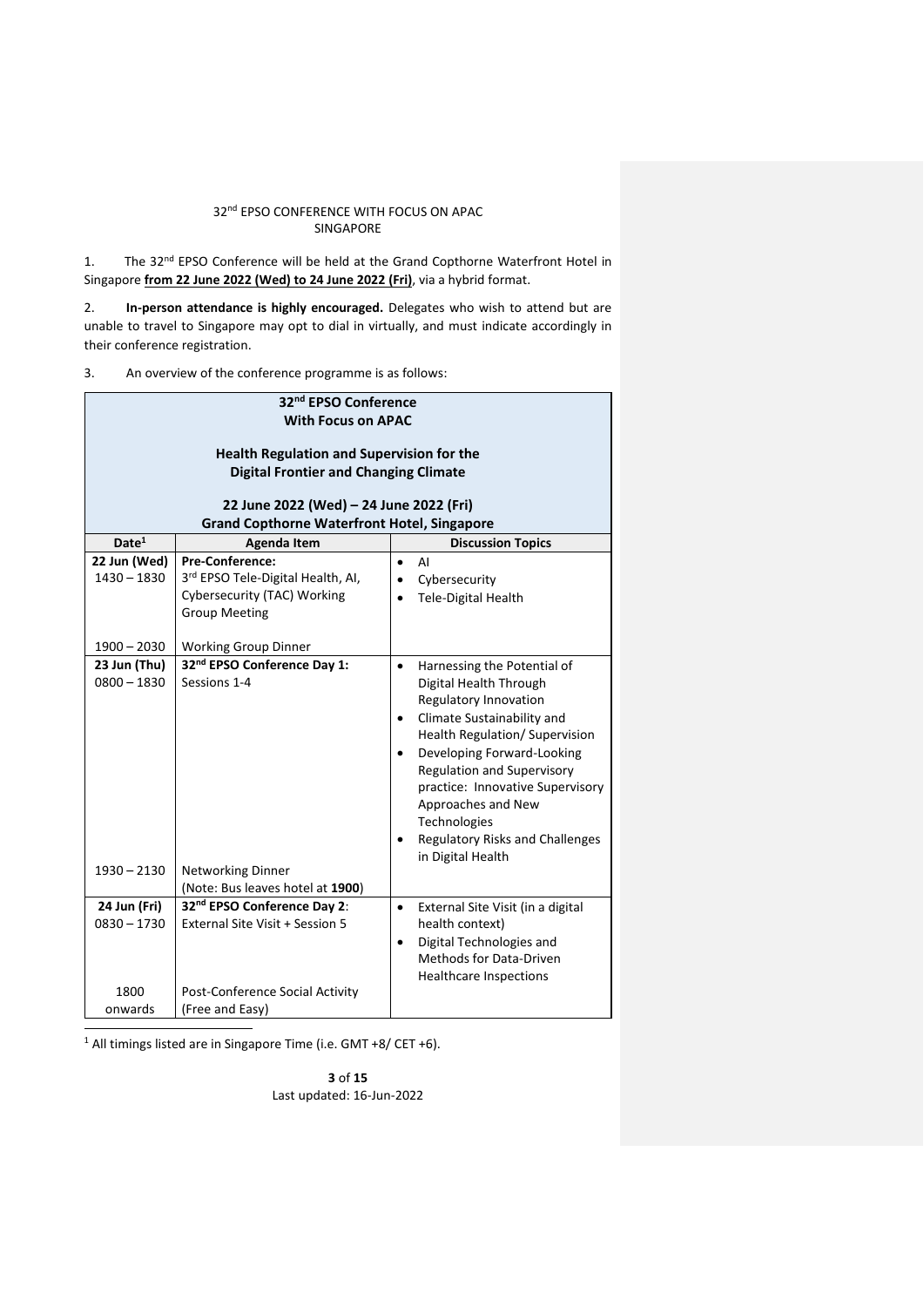4. **Registration for the conference is now open. Participants should register attendance by 13 June 2022 (Mon) at thi[s link.](https://tinyurl.com/EPSO2022)** 

- a. **Registration is by invitation and only for intended organisations/participants.**  Please refrain from circulating the registration link.
- **b. Registration is mandatory for participation in the conference, as well as the preconference EPSO TAC working group meeting.**<sup>2</sup>
	- i. Participants will receive a confirmation email upon successful registration. A welcome pack with further administrative details will be emailed to participants closer to the conference.
	- ii. The pre-conference EPSO TAC working group meeting is open to all conference participants and other invited parties, including participants not currently affiliated with EPSO. However, participants who wish to attend this meeting should indicate their attendance accordingly in the registration form.
- c. Participating economies may each send up to **two (2) in-person participants and two (2) virtual participants**to the conference. In-person participants must be fully vaccinated<sup>3</sup>. Participation in the TAC working group is limited to conference participants and invited parties.
- d. To facilitate conference arrangements, late registrations beyond the deadline of 13 June 2022 will only be accepted for good reasons and after being admitted explicitly by the conference organisers.
- 5. For enquiries, please contact the conference organisers at [CoRE@duke-nus.edu.sg.](mailto:CoRE@duke-nus.edu.sg)

<sup>&</sup>lt;sup>2</sup> Meals and refreshments will be provided during the conference, where indicated in the programme. Costs of travel and accommodation will not be covered - participants are to make their own travel and accommodation arrangements, at their own expense. Participants travelling to Singapore may use the self-help tool [here](https://safetravel.ica.gov.sg/arriving/overview#selfhelptool) to determine the latest entry and health requirements.

<sup>&</sup>lt;sup>3</sup> See [here](https://safetravel.ica.gov.sg/arriving/overview#vaccination) for requirements that must be met to be considered fully vaccinated.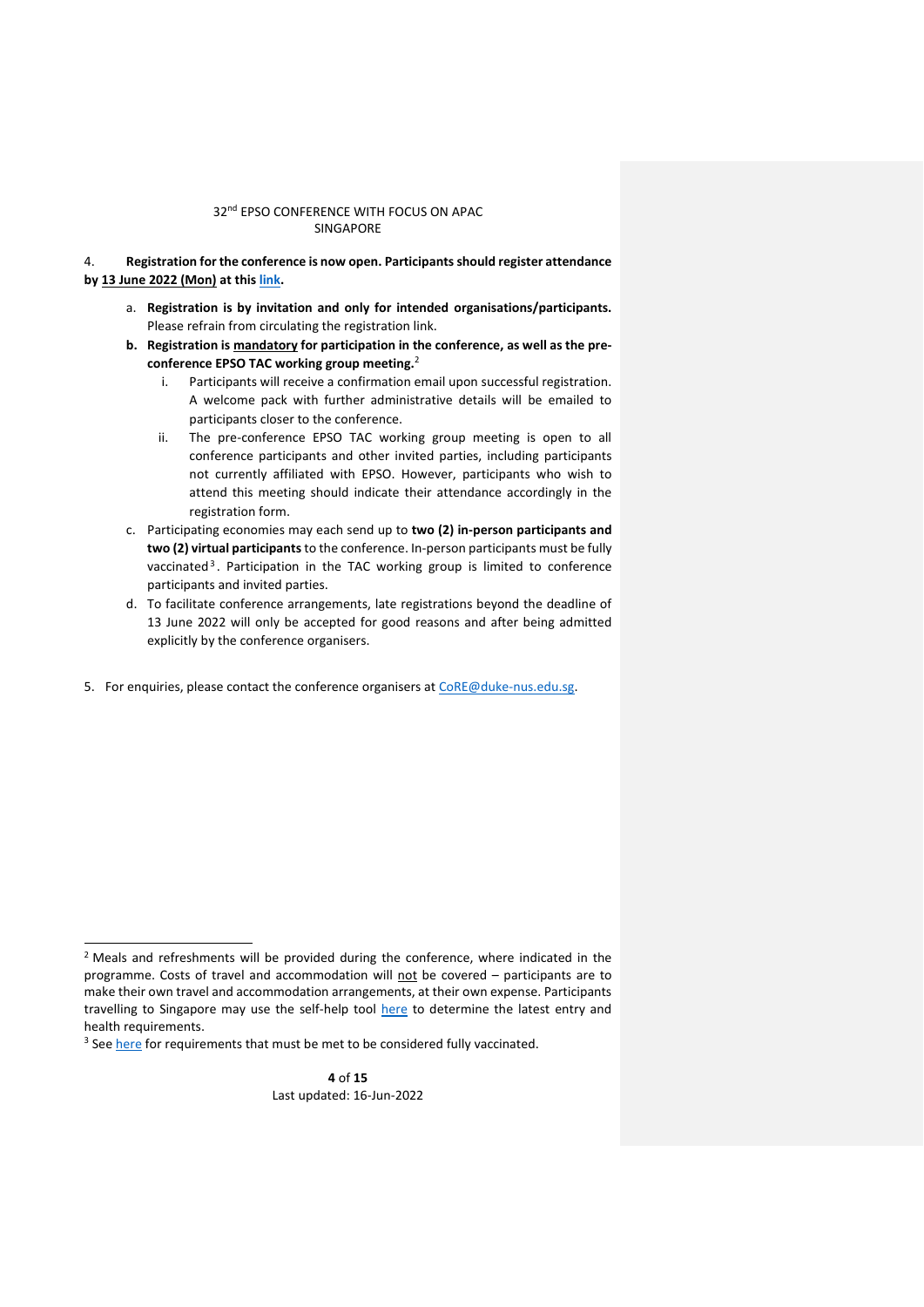# **A. Pre-Conference**

# **22 June 2022 (Wed) Pre-Conference: 3 rd EPSO Tele-Digital Health, AI, Cybersecurity (TAC) Working Group Meeting**

**Chair: Mr Kevin Freeman-Ferguson (virtual)**

Head of Service Review, Healthcare Improvement Scotland

# **Deputy Chair: Ms Janet Ortega (virtual)**

Head of Integrated Care and Inspection for General Practice, Care Quality Commission (CQC), UK

| Time <sup>4</sup> | Agenda                                                                                                                                                                                    | <b>Proposed Speaker(s)</b>                                                                                                                                                                                                                                                                                                                                                                                                                                      |
|-------------------|-------------------------------------------------------------------------------------------------------------------------------------------------------------------------------------------|-----------------------------------------------------------------------------------------------------------------------------------------------------------------------------------------------------------------------------------------------------------------------------------------------------------------------------------------------------------------------------------------------------------------------------------------------------------------|
| $1430 - 1500$     | <b>Registration and Networking</b>                                                                                                                                                        | All delegates                                                                                                                                                                                                                                                                                                                                                                                                                                                   |
| $1500 - 1600$     | Update on EPSO-Blueprint on<br><b>Telehealth and Digital Care</b><br><b>Tele-Digital Health</b><br>New developments<br><b>Expert reactions</b><br>$\bullet$<br>O&A and discussion         | Developments in the UK<br>Prof James Kingsland (virtual)<br>Clinical Excellence Network Digital<br>Healthcare, DICE UK<br>Developments in Estonia<br>Ms Kertti Merimaa (in-person)<br>Advisor, Ministry of Social Affairs,<br>Estonia<br>Developments in UAE<br>Dr Erik Koornneef (virtual)<br>Director of Research and<br>Innovation, Pure Health, United<br><b>Arab Emirates</b><br><b>Expert Reactions</b><br>Prof Carl Moons (in-person)<br>The Netherlands |
| $1600 - 1700$     | Update on EPSO-Blueprint for<br>Cybersecurity in healthcare<br>Cybersecurity<br>New developments (Potential<br>$\bullet$<br>topic areas: cyber-related risks in<br>healthcare, cyber-risk | <b>TAC group members</b><br>(may be partially virtual)                                                                                                                                                                                                                                                                                                                                                                                                          |

<sup>4</sup> All timings listed are in Singapore Time (i.e. GMT+8/CET +6).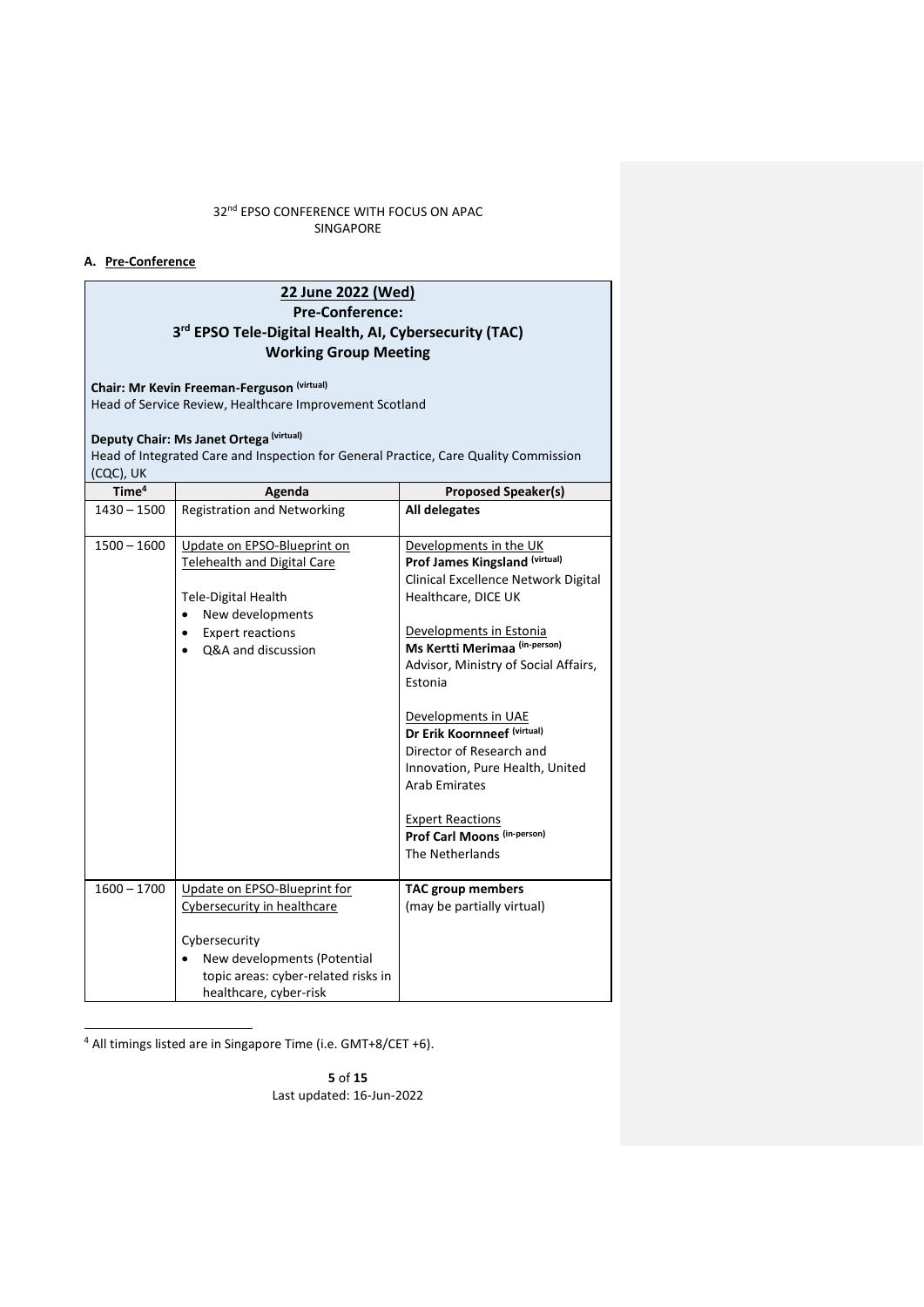|               | assessment for health regulators<br>and inspectors, infrastructure<br>and processes for risk mitigation,<br>staff and partner education,<br>healthcare data protection)<br><b>Expert reactions</b><br>Q&A and discussion                                                                                                                                                                                      |                                                                                                                                                                                                                                                                                                                                                                                                                                                                                                                           |
|---------------|---------------------------------------------------------------------------------------------------------------------------------------------------------------------------------------------------------------------------------------------------------------------------------------------------------------------------------------------------------------------------------------------------------------|---------------------------------------------------------------------------------------------------------------------------------------------------------------------------------------------------------------------------------------------------------------------------------------------------------------------------------------------------------------------------------------------------------------------------------------------------------------------------------------------------------------------------|
| $1700 - 1715$ | Tea Break                                                                                                                                                                                                                                                                                                                                                                                                     | All delegates                                                                                                                                                                                                                                                                                                                                                                                                                                                                                                             |
| $1715 - 1815$ | Artificial Intelligence<br>New developments<br>$\bullet$<br>Guidelines and quality criteria<br>for artificial intelligence-based<br>prediction models in healthcare:<br>a scoping review - recent<br>publication in Nature<br>The Dutch Guideline to promote<br>the development and<br>introduction of safe, effective,<br>and transparent AI in healthcare.<br><b>Expert reactions</b><br>Q&A and discussion | <b>Prof Carl Moons (in-person)</b><br>Professor, Clinical Epidemiology,<br>Julius Center, UMC Utrecht;<br>Director, Health Innovation<br>Netherlands (HI-NL), University<br>Medical Center Utrecht, The<br><b>Netherlands</b><br>Co-operative input in a draft EPSO-<br>Blueprint on AI from:<br><b>Mr Moritz Flockenhaus</b><br><b>Care Quality Commission UK</b><br>Mr Weng Chee Chan<br>Ministry of Health Singapore<br>Mr Kevin Freeman Ferguson<br>Healthcare Improvement Scotland<br><b>Other TAC group members</b> |
| $1815 - 1830$ | Q&A and discussion<br>$\bullet$<br>Closing and Follow-Ups for Next<br>$\bullet$<br><b>Working Group Meeting</b>                                                                                                                                                                                                                                                                                               | All delegates                                                                                                                                                                                                                                                                                                                                                                                                                                                                                                             |
| $1900 - 2030$ | <b>Working Group Dinner</b>                                                                                                                                                                                                                                                                                                                                                                                   | All delegates are invited to join                                                                                                                                                                                                                                                                                                                                                                                                                                                                                         |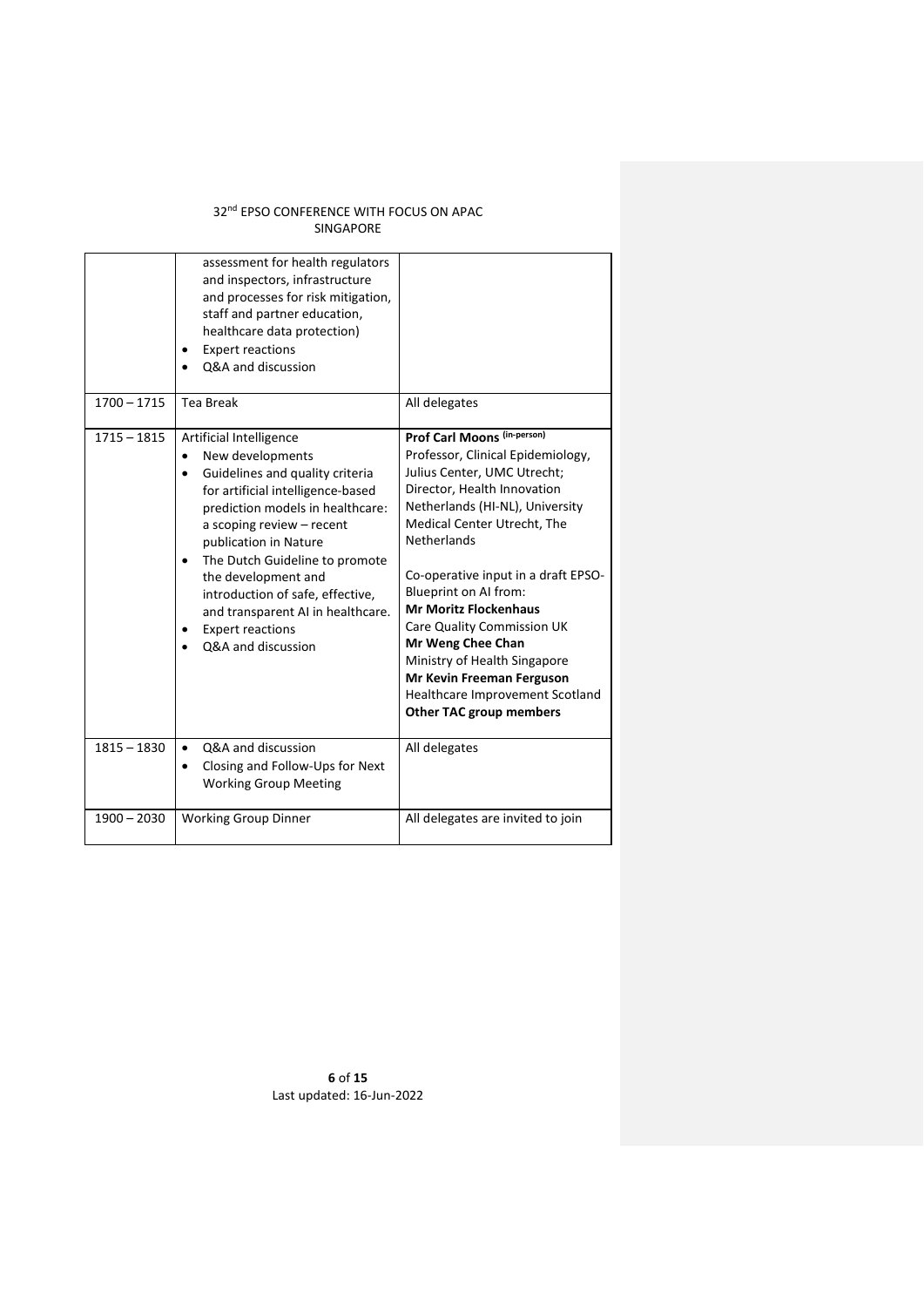# **B. 32nd EPSO Conference**

| Time <sup>5</sup> | <b>Digital Frontier and Changing Climate</b><br>Agenda                                                              | <b>Proposed Speaker(s)</b>                                                                                                                                                      |
|-------------------|---------------------------------------------------------------------------------------------------------------------|---------------------------------------------------------------------------------------------------------------------------------------------------------------------------------|
| $0800 - 0830$     | Registration                                                                                                        | All delegates                                                                                                                                                                   |
| $0830 - 0845$     | Welcome by EPSO                                                                                                     | Ms Jooske Vos (in-person)<br>Chair, EPSO Management Board<br>Ms Indra Dreika (in-person)<br>State-Secretary, Ministry of<br>Health, Latvia;<br>Member, EPSO Management<br>Board |
| $0845 - 0900$     | Opening Remarks by Guest-of-<br>Honour: Dr Janil Puthucheary,<br>Singapore's Senior Minister of State<br>for Health | Dr Janil Puthucheary (in-person)<br>Senior Minister of State for<br>Health, Singapore                                                                                           |
| $0900 - 0910$     | Group Photo Session                                                                                                 | All delegates                                                                                                                                                                   |

This session discusses the opportunities presented by digital health solutions, and how regulatory innovation and governance can be adapted to support integration of innovative practices with traditional healthcare systems.

| $0910 - 0930$ | Guidelines and Quality Criteria for | Prof Carl Moons (in-person)       |
|---------------|-------------------------------------|-----------------------------------|
|               | Artificial Intelligence (AI)-Based  | Professor, Clinical Epidemiology, |
|               | Prediction Models in Healthcare: A  | Julius Center, UMC Utrecht;       |
|               | Scoping Review - Recent Publication | Director, Health Innovation       |
|               | in Nature                           | Netherlands (HI-NL), University   |
|               |                                     | Medical Center Utrecht, The       |
|               |                                     | <b>Netherlands</b>                |
|               |                                     |                                   |

<sup>5</sup> All timings listed are in Singapore Time (i.e. GMT +8/ CET +6).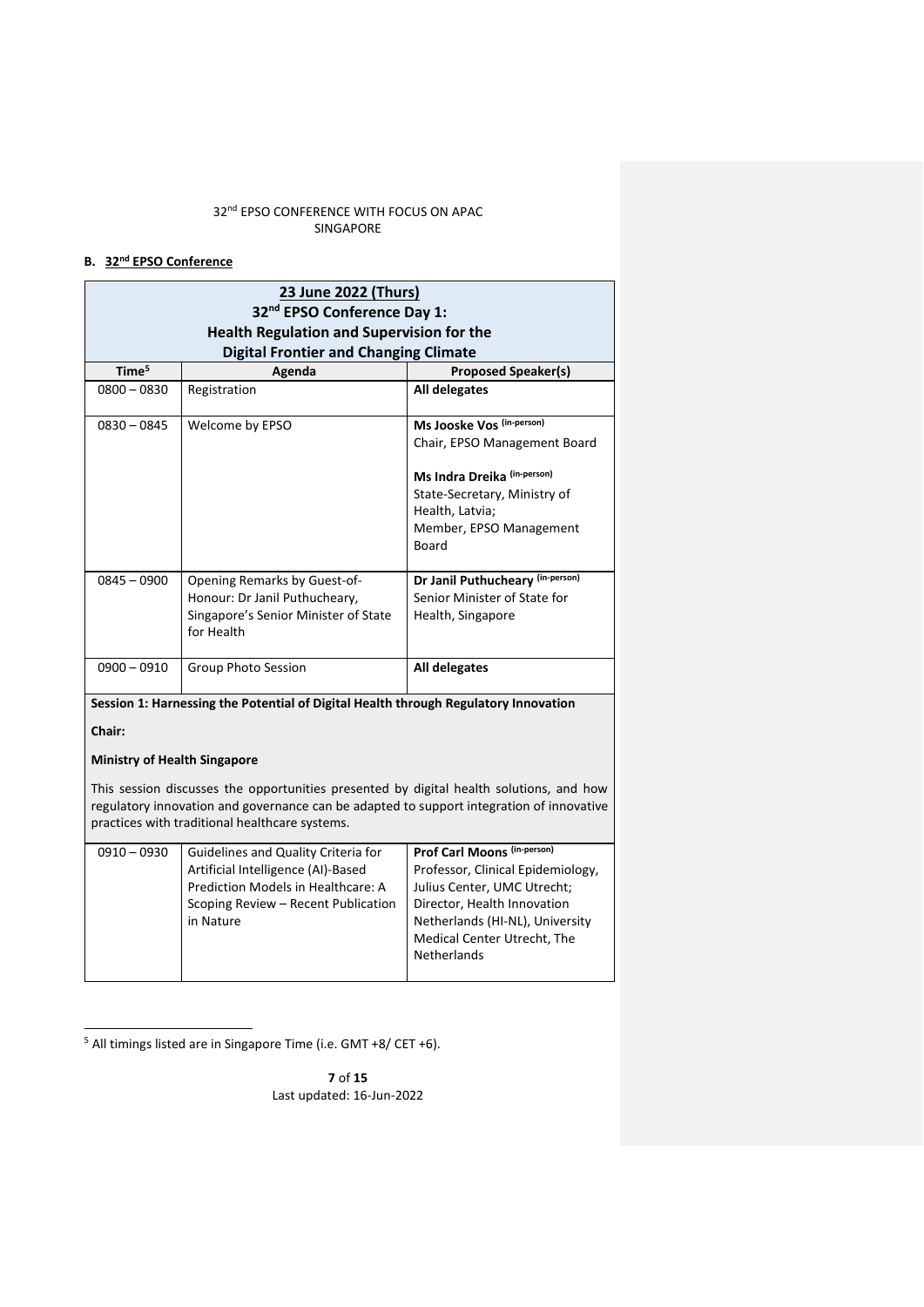| $0930 - 0950$ | Tentative Title: New Methods of<br>Digitalised Inspection in Bahrain                           | Mr Wafeeq Ajoor (in-person)<br>Director, Digital Transformation,<br>National Health Regulatory<br>Agency (NHRA), Bahrain                                                                  |  |
|---------------|------------------------------------------------------------------------------------------------|-------------------------------------------------------------------------------------------------------------------------------------------------------------------------------------------|--|
| $0950 - 1010$ | Virtual Care and Telepractice in<br>Australia                                                  | A/Prof Liam Caffery (in-person)<br>Associate Professor in Telehealth<br>and Director of Telehealth<br>Technology, Centre for Online<br>Health, The University of<br>Queensland, Australia |  |
| $1010 - 1030$ | Tea Break                                                                                      | All delegates                                                                                                                                                                             |  |
| $1030 - 1050$ | Risk, Agility and Outcomes in<br>Delivering Health and Care<br>Regulation: An OECD Perspective | Dr Florentin Blanc (in-person)<br>Senior Policy Analyst (Public<br>Governance Directorate), OECD                                                                                          |  |
| $1050 - 1110$ | <b>Building Trust in New Care Delivery</b><br>Models                                           | Dr Thomas H. Lee (virtual)<br>Chief Medical Officer,<br>Press Ganey;<br>Senior Physician, Brigham and<br>Women's Hospital, USA                                                            |  |
| $1110 - 1130$ | Q&A and Panel Discussion                                                                       | Prof Carl Moons (in-person)<br>Mr Wafeeq Ajoor (in-person)<br>A/Prof Liam Caffery (in-person)<br>Dr Florentin Blanc (in-person)<br>Dr Thomas H. Lee (virtual)                             |  |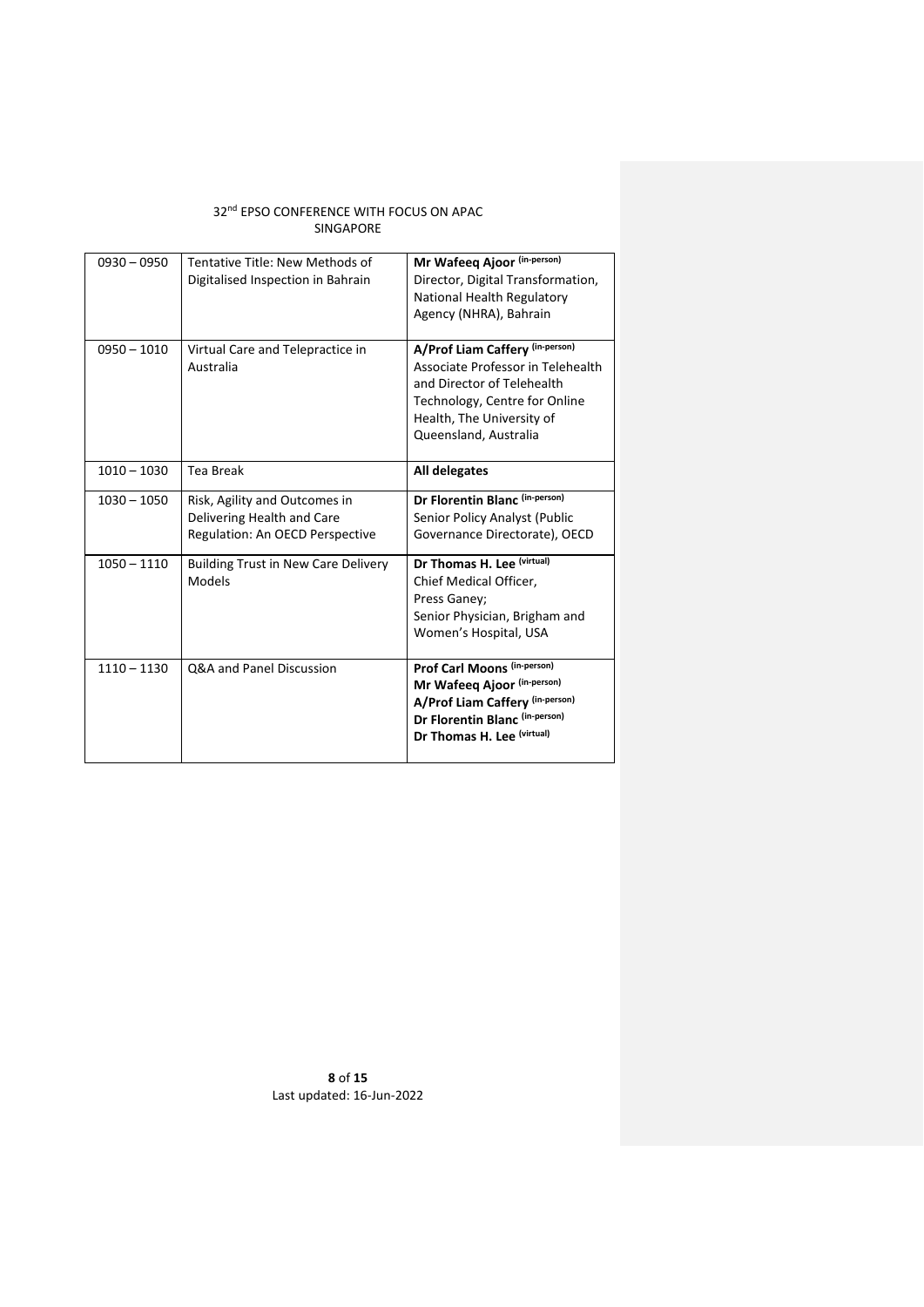| Session 2: Climate Sustainability and Health Regulation/ Supervision                                                                                                                                                                                  |                                                                                          |                                                                                                                                                                                                                                                                                                                                                                                                  |  |  |
|-------------------------------------------------------------------------------------------------------------------------------------------------------------------------------------------------------------------------------------------------------|------------------------------------------------------------------------------------------|--------------------------------------------------------------------------------------------------------------------------------------------------------------------------------------------------------------------------------------------------------------------------------------------------------------------------------------------------------------------------------------------------|--|--|
| Chair:                                                                                                                                                                                                                                                |                                                                                          |                                                                                                                                                                                                                                                                                                                                                                                                  |  |  |
|                                                                                                                                                                                                                                                       | Saw Swee Hock School of Public Health                                                    |                                                                                                                                                                                                                                                                                                                                                                                                  |  |  |
| This session discusses the relationship between climate sustainability and health<br>outcomes, including the health-related risks of climate change, as well as opportunities for<br>health regulations to support climate mitigation and adaptation. |                                                                                          |                                                                                                                                                                                                                                                                                                                                                                                                  |  |  |
| $1130 - 1150$                                                                                                                                                                                                                                         | Combating Climate Change for Better<br>Health: What Governments and<br>Regulators Can Do | Mr Peter Carter (virtual)<br>Member of the New South Wales<br>Health Board, New South Wales<br>Local Health District, Australia<br>Dr Susan Nancarrow (virtual)<br>CEO, HealthWork International;<br>Managing Director, AHP<br>Workforce;<br>Non-Executive Director, Northern<br>New South Wales Local Health<br>District:<br>Adjunct Professor, Faculty of<br>Health, Southern Cross University |  |  |
| $1150 - 1210$                                                                                                                                                                                                                                         | Climate Change and Public Health: An<br>Asian Perspective                                | Dr Renzo Guinto (virtual)<br>Chief Planetary Health Scientist<br>and Co-Founder, Sunway Centre<br>for Planetary Health, Malaysia;<br>Associate Professor of Global<br>Health and Director, Planetary<br>and Global Health Program, St.<br>Luke's Medical Centre College of<br>Medicine, Philippines                                                                                              |  |  |
| $1210 - 1230$                                                                                                                                                                                                                                         | Policy Interventions to Mitigate the<br>Effects of Climate Change on Health              | Dr David Nabarro (virtual)<br>Co-Director and Chair of Global<br>Health, Institute of Global Health<br>Innovation, Imperial College<br>London                                                                                                                                                                                                                                                    |  |  |
| $1230 - 1250$                                                                                                                                                                                                                                         | Q&A and Panel Discussion                                                                 | Mr Peter Carter (virtual)<br>Dr Susan Nancarrow (virtual)<br>Dr Renzo Guinto (virtual)<br>Dr David Nabarro (virtual)                                                                                                                                                                                                                                                                             |  |  |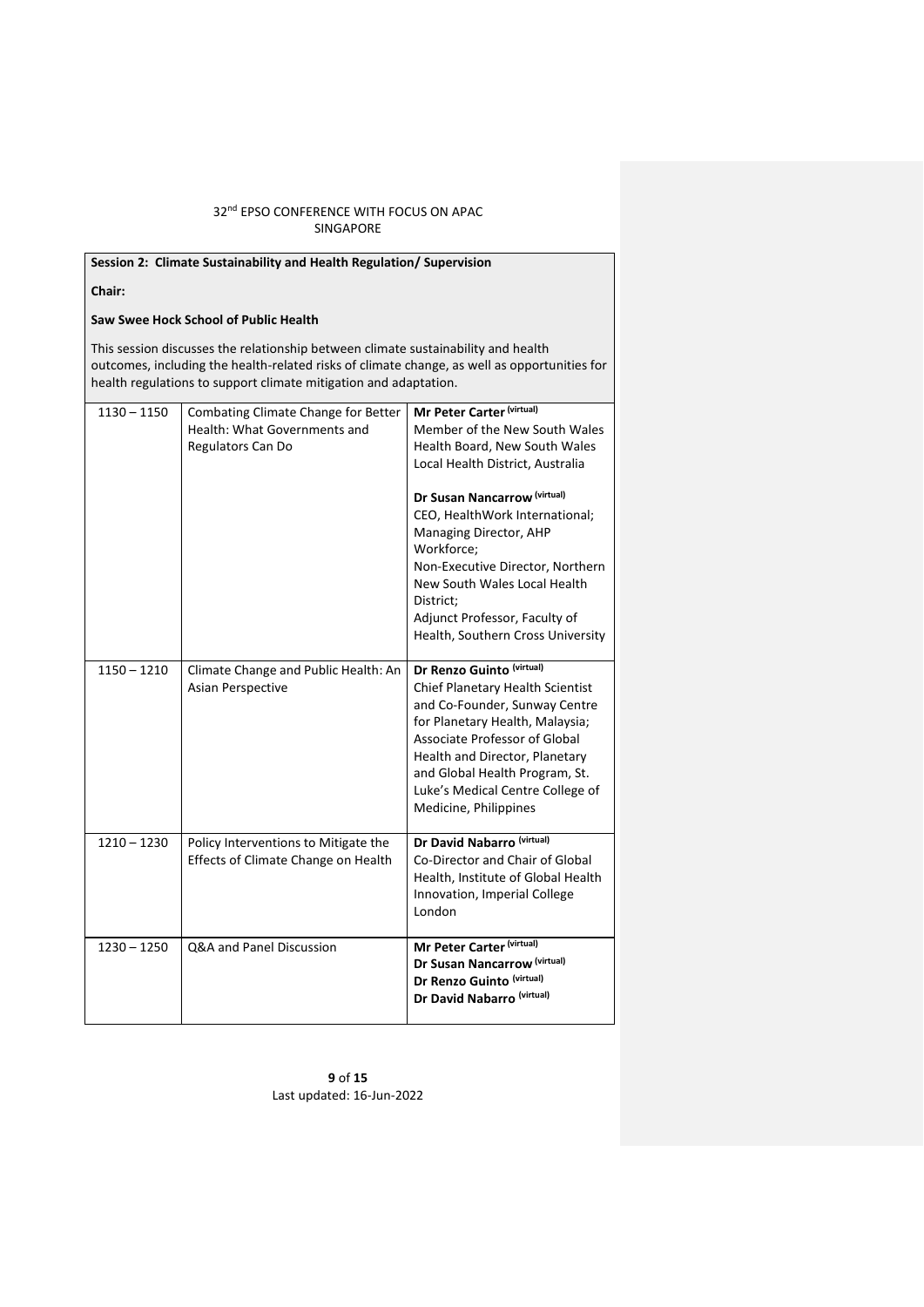$\overline{\phantom{a}}$ 

| $1250 - 1410$               | Lunch                                                                                                                                                                                                                        | All delegates                                                                                                                    |                       |
|-----------------------------|------------------------------------------------------------------------------------------------------------------------------------------------------------------------------------------------------------------------------|----------------------------------------------------------------------------------------------------------------------------------|-----------------------|
|                             | Session 3: Developing Forward-Looking Regulation and Supervisory Practice: Innovative<br><b>Supervisory Approaches and New Technologies</b>                                                                                  |                                                                                                                                  |                       |
| <b>Chairs:</b>              |                                                                                                                                                                                                                              |                                                                                                                                  |                       |
| Ms Jooske Vos (in-person)   |                                                                                                                                                                                                                              |                                                                                                                                  |                       |
|                             | Chair, EPSO Management Board                                                                                                                                                                                                 |                                                                                                                                  |                       |
| Ms Indra Dreika (in-person) |                                                                                                                                                                                                                              |                                                                                                                                  | Formatted: English (U |
|                             | State-Secretary, Ministry of Health, Latvia;<br>Member, EPSO Management Board                                                                                                                                                |                                                                                                                                  |                       |
|                             | This session discusses the approaches that regulatory organisations adopt to keep abreast<br>of new healthcare developments, to support forward-looking and effective regulation of<br>healthcare services and technologies. |                                                                                                                                  |                       |
| 1410 - 1430                 | Horizon Scanning for Regulators:<br>South Korea                                                                                                                                                                              | Prof Haksoo Ko (virtual)<br>Professor of Law, Seoul National<br>University School of Law                                         |                       |
| $1430 - 1450$               | Providing Safe and Secure Healthcare<br>in a Digital Age: Estonia                                                                                                                                                            | Ms Kertti Merimaa (in-person)<br>Advisor, Ministry of Social Affairs,<br>Estonia                                                 |                       |
| $1450 - 1510$               | Lessons Learnt from Covid in<br>Supervision and Enforcement in<br>Social Welfare: Malta                                                                                                                                      | Dr Angele Ellul Fenech (in-person)<br>CEO, Social Care Standards<br>Authority, Malta                                             |                       |
| $1510 - 1530$               | Horizon Scanning for Regulators:<br>New Zealand                                                                                                                                                                              | Mr Richard Hamblin (virtual)<br>Director of Health Quality<br>Intelligence, Health and Quality<br>Safety Commission, New Zealand |                       |
| $1530 - 1550$               | Horizon Scanning for Regulators:<br>England                                                                                                                                                                                  | Mr Matthew Tait (virtual)<br>Head of Strategy, Care Quality<br>Commission, UK                                                    |                       |
| $1550 - 1610$               | Learnings from Covid in Hong Kong                                                                                                                                                                                            | Dr Addi Chan (virtual)<br>Private Hospital Supervisor,<br>Hong Kong                                                              |                       |

**10** of **15** Last updated: 16-Jun-2022 **Finited Kingdom)**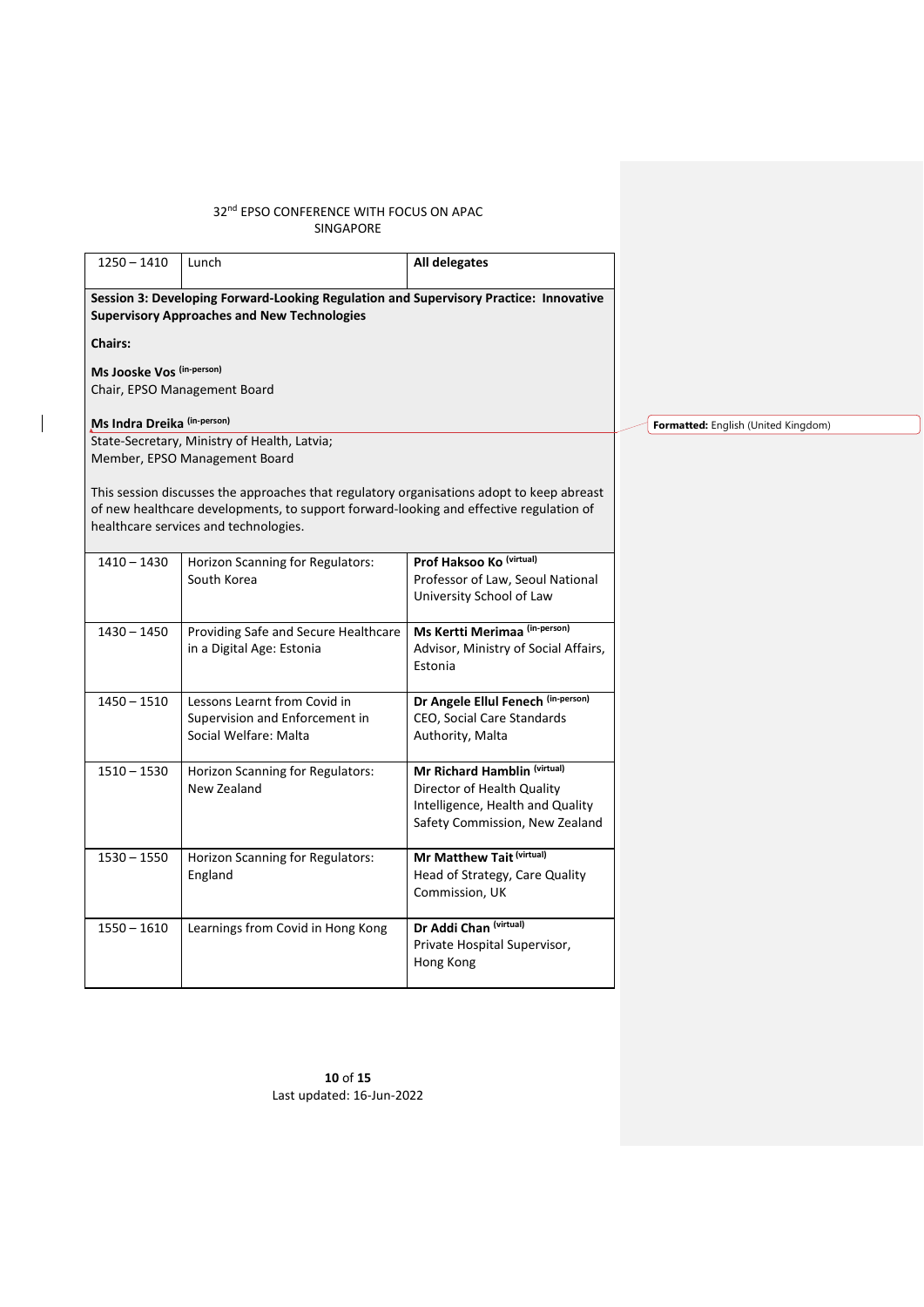| $1610 - 1630$ | Q&A and Panel Discussion | Prof Haksoo Ko (virtual)           |
|---------------|--------------------------|------------------------------------|
|               |                          | Ms Kertti Merimaa (in-person)      |
|               |                          | Dr Angele Ellul Fenech (in-person) |
|               |                          | Mr Richard Hamblin (virtual)       |
|               |                          | Mr Matthew Tait (virtual)          |
|               |                          | Dr Addi Chan (virtual)             |
|               |                          |                                    |
| $1630 - 1650$ | Tea Break                | All delegates                      |
|               |                          |                                    |

**Session 4: Regulatory Risks and Challenges in Digital Health**

**Chair:** 

**Prof John Lim (in-person)**

Executive Director, Duke-NUS Centre of Regulatory Excellence Senior Advisor, Ministry of Health, Singapore

This session discusses best practices and case studies on mitigating the regulatory risks and challenges that accompany the development of innovative digital health services.

| $1650 - 1710$ | Al Innovation in Health                                                                                                                    | Dr Daniel Ting Shu Wei (in-person)<br>Associate Professor,<br>Ophthalmology, Duke-NUS<br>Medical School;<br>Director, Cluster AI Programme,<br>SingHealth;<br>Head of AI and Digital Innovation,<br>Singapore Eye Research Institute<br>(SERI)        |
|---------------|--------------------------------------------------------------------------------------------------------------------------------------------|-------------------------------------------------------------------------------------------------------------------------------------------------------------------------------------------------------------------------------------------------------|
| $1710 - 1730$ | Embedding Governance and Safety in<br>Practice: Lessons Learnt from Virtual<br>Care in Northern New South Wales,<br>Australia during COVID | Ms Lisa Beasley (in-person)<br>General Manager, Community<br>and Allied Health, Northern New<br>South Wales Local Health District,<br>Australia                                                                                                       |
| $1730 - 1750$ | Providing Safe and Secure Healthcare<br>in a Digital Age: Norway                                                                           | Dr Helga Maria Bergem Brøgger<br>(virtual)<br>Senior Advisor, Norwegian Board<br>of Health Supervision.<br>President, Norwegian Society of<br>Radiology, Norway<br>Mr Sjur Kåsin-Hevrøy (virtual)<br>Norwegian Board of Health<br>Supervision, Norway |

**11** of **15** Last updated: 16-Jun-2022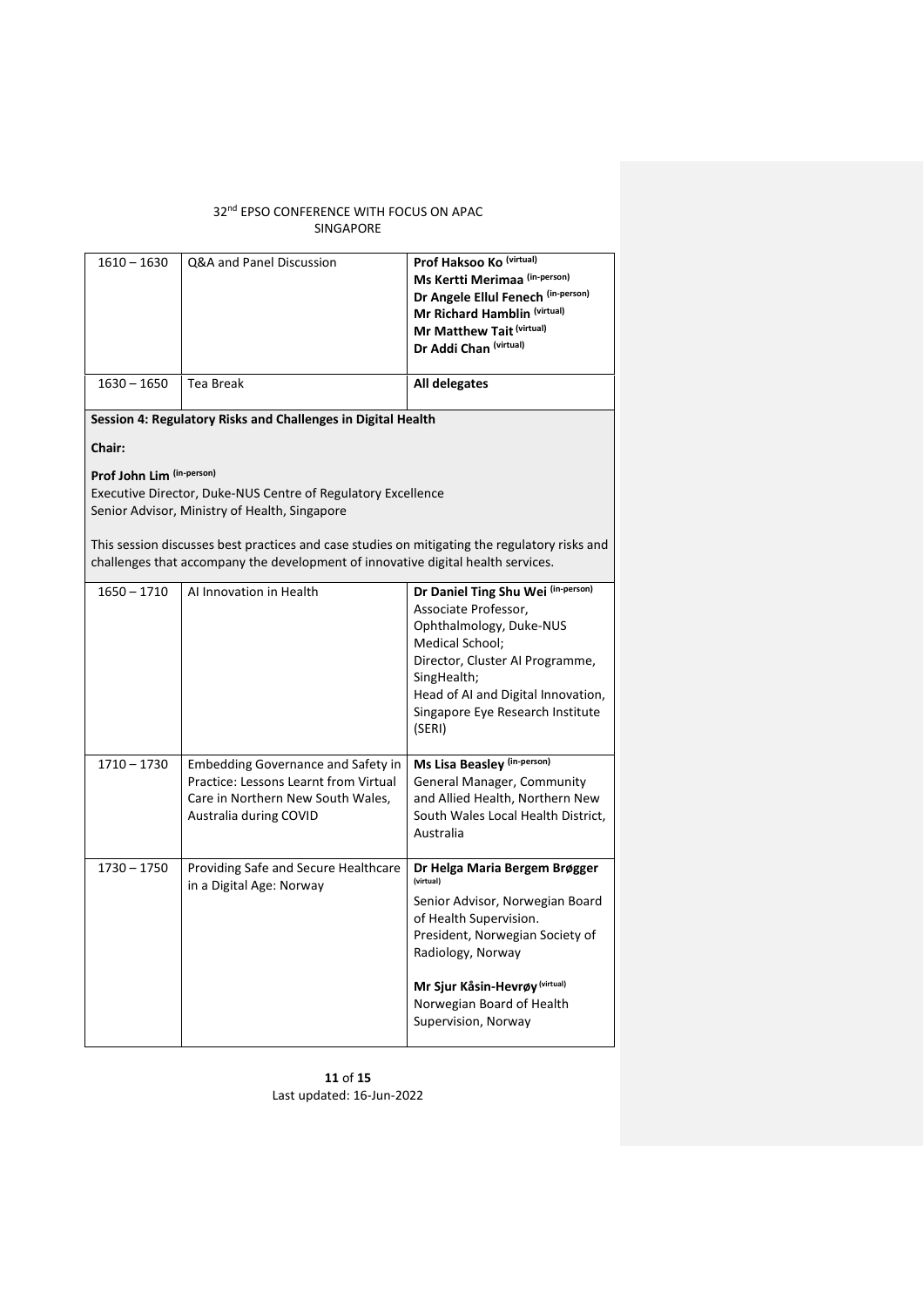| 1750 – 1810   | Providing Safe and Secure Healthcare<br>in a Digital Age: Hong Kong   | Mr Kevin Cai (virtual)<br>Chief Information Officer,<br>Hospital Authority, Hong Kong                                                                                       |  |
|---------------|-----------------------------------------------------------------------|-----------------------------------------------------------------------------------------------------------------------------------------------------------------------------|--|
| 1810 - 1830   | Q&A and Panel Discussion                                              | Dr Daniel Ting Shu Wei (in-person)<br>Ms Lisa Beasley (in-person)<br>Dr Helga Maria Bergem Brøgger<br>(virtual)<br>Mr Sjur Kåsin-Hevrøy (virtual)<br>Mr Kevin Cai (virtual) |  |
| 1830          | Closing of Day 1 and Administrative<br>Instructions                   |                                                                                                                                                                             |  |
| $1900 - 1930$ | <b>Bus Transfer to Dinner Venue</b><br>Note: Bus leaves hotel at 1900 | All delegates                                                                                                                                                               |  |
| 1930 - 2130   | 32 <sup>nd</sup> EPSO Conference<br><b>Networking Dinner</b>          | All delegates                                                                                                                                                               |  |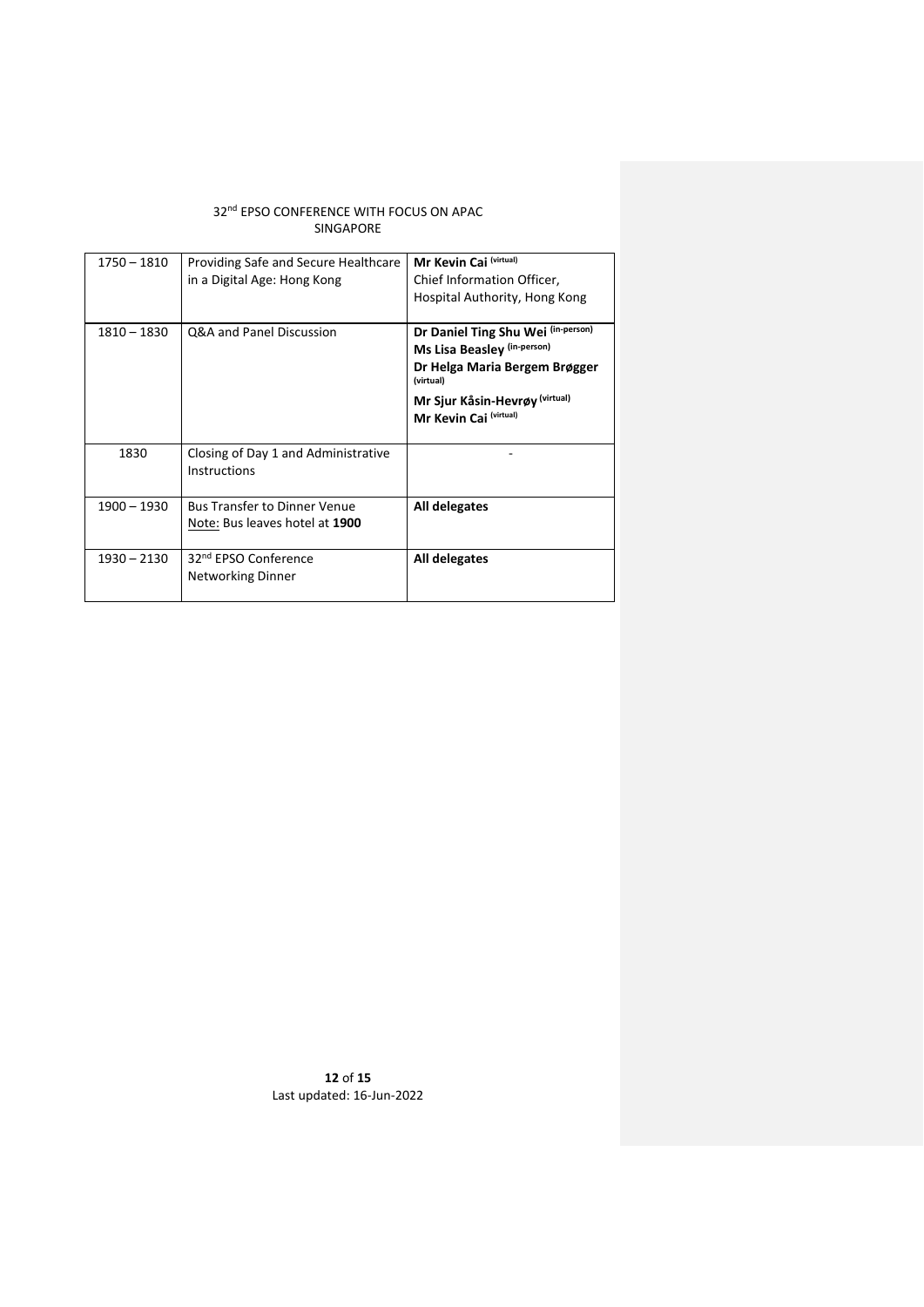|                             | 24 Jun 2022 (Fri)<br>32 <sup>nd</sup> EPSO Conference Day 2:<br><b>Health Regulation and Supervision for the</b>                                                                                                                                                                                                                                |                                                            |                                     |
|-----------------------------|-------------------------------------------------------------------------------------------------------------------------------------------------------------------------------------------------------------------------------------------------------------------------------------------------------------------------------------------------|------------------------------------------------------------|-------------------------------------|
| Time <sup>6</sup>           | <b>Digital Frontier and Changing Climate</b>                                                                                                                                                                                                                                                                                                    |                                                            |                                     |
| $0830 - 1200$               | Agenda<br>External Site Visit to the Centre for                                                                                                                                                                                                                                                                                                 | <b>Proposed Speaker(s)</b>                                 |                                     |
|                             | Innovation in Healthcare (CIH)                                                                                                                                                                                                                                                                                                                  |                                                            |                                     |
| $1200 - 1300$               | Lunch                                                                                                                                                                                                                                                                                                                                           | All delegates                                              |                                     |
| $1300 - 1400$               | Discussion on Formation of APAC<br>Network of Healthcare Regulators                                                                                                                                                                                                                                                                             | APAC delegates <sup>7</sup>                                |                                     |
|                             | Session 5: Digital Technologies and Methods for Data-Driven Healthcare Inspections                                                                                                                                                                                                                                                              |                                                            |                                     |
| <b>Chairs:</b>              |                                                                                                                                                                                                                                                                                                                                                 |                                                            |                                     |
| Ms Jooske Vos (in-person)   |                                                                                                                                                                                                                                                                                                                                                 |                                                            |                                     |
|                             | Chair, EPSO Management Board                                                                                                                                                                                                                                                                                                                    |                                                            |                                     |
| Ms Indra Dreika (in-person) |                                                                                                                                                                                                                                                                                                                                                 |                                                            | Formatted: English (United Kingdom) |
|                             | State-Secretary, Ministry of Health, Latvia;                                                                                                                                                                                                                                                                                                    |                                                            |                                     |
|                             | Member, EPSO Management Board                                                                                                                                                                                                                                                                                                                   |                                                            |                                     |
|                             | This session discusses how advances in digital technologies and data analytics can be<br>leveraged to support the supervision and inspection of healthcare services, to promote<br>better health outcomes for patients. Speakers will also share relevant case studies on their<br>experience with the use of digital tools to manage COVID-19. |                                                            |                                     |
| $1400 - 1420$               | Data Analytics for Healthcare Policy                                                                                                                                                                                                                                                                                                            | Prof Dean Ho (in-person)                                   |                                     |
|                             | and Regulatory Decision-Making:                                                                                                                                                                                                                                                                                                                 | Provost's Chair Professor,                                 |                                     |
|                             | Singapore                                                                                                                                                                                                                                                                                                                                       | Departments of Biomedical<br>Engineering and Pharmacology, |                                     |
|                             |                                                                                                                                                                                                                                                                                                                                                 | National University of Singapore;                          |                                     |
|                             |                                                                                                                                                                                                                                                                                                                                                 | Director, N.1 Institute for Health,                        |                                     |
|                             |                                                                                                                                                                                                                                                                                                                                                 | Singapore                                                  |                                     |
| $1420 - 1440$               | Application of Digital Tools for                                                                                                                                                                                                                                                                                                                | Mr Ragnar Vaiknemets (in-person)                           |                                     |
|                             | Supervision and Enforcement in                                                                                                                                                                                                                                                                                                                  | Head of Department, Health                                 |                                     |
|                             | Healthcare: Estonia                                                                                                                                                                                                                                                                                                                             | Management and Continuity,<br>Health Board, Estonia        |                                     |
|                             |                                                                                                                                                                                                                                                                                                                                                 |                                                            |                                     |

<sup>6</sup> All timings listed are in Singapore Time (i.e. GMT +8/ CET +6).

 $\overline{\phantom{a}}$ 

<sup>7</sup> Non-APAC delegates are free to continue with lunch or observe this discussion.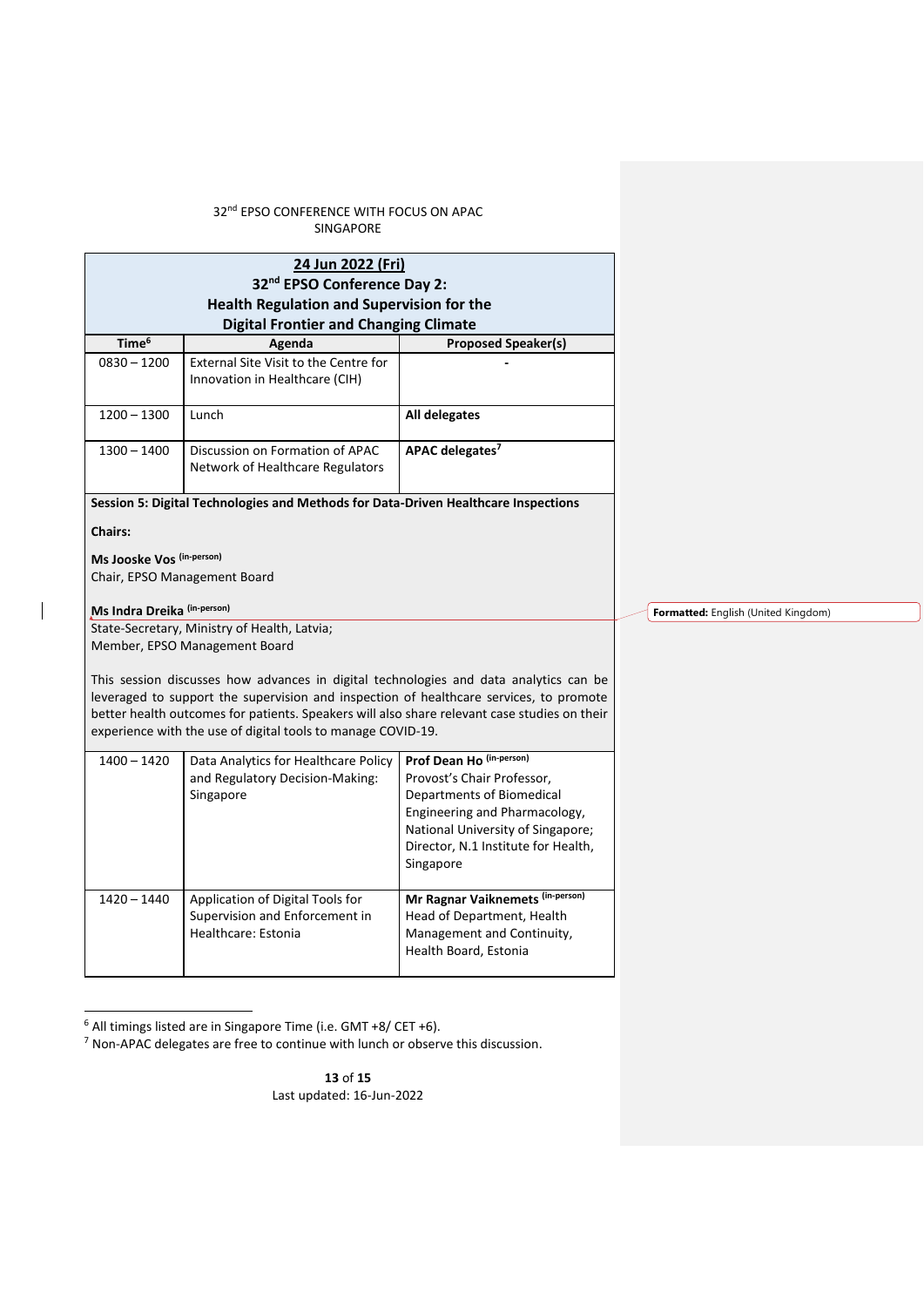| $1440 - 1500$ | Standard-Setting and the Use of<br>Data(bases) to Prevent Medical<br>Adverse Events and Improve<br>Quality of Care: Views from Japan | Dr Shin Ushiro (virtual)<br>Professor and Director, Division of<br>Patient Safety, Kyushu University<br>Hospital, Japan                                                                                                                                            |                                     |
|---------------|--------------------------------------------------------------------------------------------------------------------------------------|--------------------------------------------------------------------------------------------------------------------------------------------------------------------------------------------------------------------------------------------------------------------|-------------------------------------|
| $1500 - 1520$ | Future of Digital Health<br>Assessment in Hospital Services                                                                          | Dr Erik Koornneef (virtual)<br>Director of Research and<br>Innovation, Pure Health, United<br><b>Arab Emirates</b>                                                                                                                                                 |                                     |
| $1520 - 1540$ | Research findings: Digital Inclusion<br>of Specific Groups (Māori people)<br>to Ensure Inclusive Quality<br>Healthcare: New Zealand  | Mr Richard Hamblin (virtual)<br>Director of Health Quality<br>Intelligence, Health and Quality<br>Safety Commission, New Zealand                                                                                                                                   |                                     |
| $1540 - 1600$ | Japan's Data-based Health<br>Management Initiatives                                                                                  | Mr Takuro Umekita (virtual)<br>Unit Chief, Office of the Counsellor<br>for Information Technology<br>Management under the Director-<br>General for Statistics, Information<br>Policy and Industrial Relations,<br>Ministry of Health, Labour and<br>Welfare, Japan | Formatted: English (United Kingdom) |
| $1600 - 1620$ | Digital Healthcare as a Driving<br>Force for Clinical Excellence                                                                     | Prof James Kingsland (virtual)<br>President, National Association of<br>Primary Care, UK;<br>National Clinical Director, Primary<br>Care Home Programme, UK                                                                                                        |                                     |
| $1620 - 1640$ | <b>Embracing Digital Health</b><br>Transformation as-a-Service                                                                       | Mr Setiaji (in-person)<br>Chief, Digital Transformation<br>Office, Ministry of Health,<br>Indonesia<br>Mr Agus Rachmanto (in-person)<br>Deputy Chief, Digital<br>Transformation Office, Ministry of<br>Health, Indonesia                                           |                                     |
| $1640 - 1700$ | Through a Patient Lens:<br>Development of a Virtual Care<br>Service in Northern New South<br>Wales, Australia during COVID           | Mr Roger Revill (in-person)<br>Clinical Manager, Northern NSW<br>Virtual COVID Care Service,<br>Australia                                                                                                                                                          |                                     |